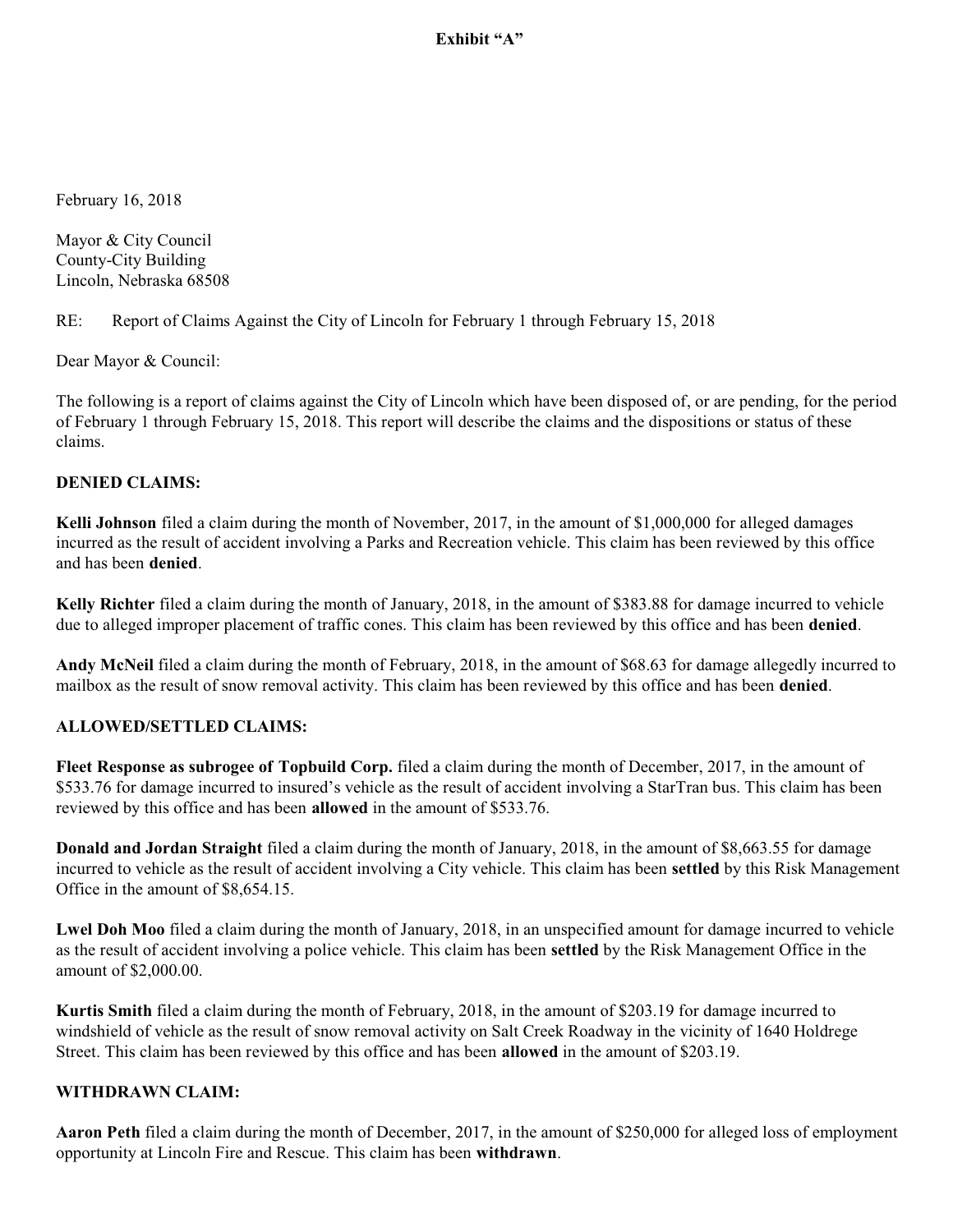## **PENDING CLAIMS:**

**State Farm Insurance as subrogee of Brock Ambroz** filed a subrogation claim during the month of April, 2017, in amount of \$4,607.10 for medical benefits paid on behalf of insured as the result of accident involving a City vehicle. **Blaine and Kristi Ambroz** filed a claim during the month of February, 2018, in the amount of \$11,753.00 for out-ofpocket expenses and inconvenience and suffering as a result of the accident. This claim is under review and is **pending**.

**Walt C. Broer/JB Equestrian Acadamy** filed a claim during the month of May, 2017, in an unspecified amount for declaratory and injunctive relief relating to Pioneers Park bridal path. This claim is under review and is **pending**.

**Sara Powell** filed a claim during the month of June, 2017, in the amount of \$869.70 for damage incurred as the result of sanitary sewer back-up. This claim is under review and is **pending**.

**Robert Welch** filed a claim during the month of June, 2017, in an unspecified amount for alleged damage incurred to windshield from a piece of metal thrown from a City mower. This claim is under review and is **pending**.

**Enriqueta Andrade** filed a claim during the month of August, 2017, in an unspecified amount for damage incurred to vehicle as the result of accident involving a Parks vehicle. **Progressive Insurance as subrogee of Alejandro Andrade** filed subrogation claims for property damage and medical payments made on behalf of Maria Andrade and Andrea Andrade, passengers in vehicle operated by Enriqueta Andrade. **Maria Andrade** has filed notice of claim resulting from the accident. These claims are under review and **pending**.

**Nicholas Watkins** filed a claim during the month of September, 2017, in an unspecified amount for medical expenses as the result of accident involving a police vehicle. This claim is under review and is **pending**.

**Terrance Williams and Kaneesha Mallory** filed a claim during the month of October, 2017, in the amount of \$1,000,000 for alleged damages incurred as the result of incident at Ballard pool. This claim is under review and is **pending**.

**Terrance Williams and Kaneesha Mallory on behalf of Terranasia Williams** filed a claim during the month of October, 2017, in the amount of \$1,000,000 for alleged damages incurred as the result of incident at Ballard pool. This claim is under review and is **pending**.

**Terrance Williams and Kaneesha Mallory on behalf of Terreniyah Williams** filed a claim during the month of October, 2017, in the amount of \$1,000,000 for alleged damages incurred as the result of incident at Ballard pool. This claim is under review and is **pending**.

**Terrance Williams and Kaneesha Mallory on behalf of Terreonna Williams** filed a claim during the month of October, 2017, in the amount of \$1,000,000 for alleged damages incurred as the result of incident at Ballard pool. This claim is under review and is **pending**.

**Century Sales and Management LLC** filed a claim during the month of October, 2017, in the amount of \$292.59 for expense incurred as the result of alleged failure by L.E.S. to properly process ownership transfer of electrical service to property recently acquired by claimant. This claim is **pending** review and ratification by L.E.S. Administrative Board.

**State Farm Insurance as subrogee of Ronald Bouwens** filed a claim during the month of October, 2017, in amount of \$4,971.70 for damage incurred to insured's vehicle as the result of accident involving StarTran bus. This claim is under review and is **pending**.

**Joel Maynard** filed a claim during the month of October, 2017, in an unspecified amount for alleged injury incurred as the result of accident involving City vehicle. This claim is under review and is **pending**.

**MK Builders, Inc.** filed a claim during the month of November, 2017, in the amount of \$1,300.02 for alleged expense incurred due to L.E.S. contractor hitting gas line which caused evacuation of area that claimant was working. This claim is **pending** review and ratification by L.E.S. Administrative Board.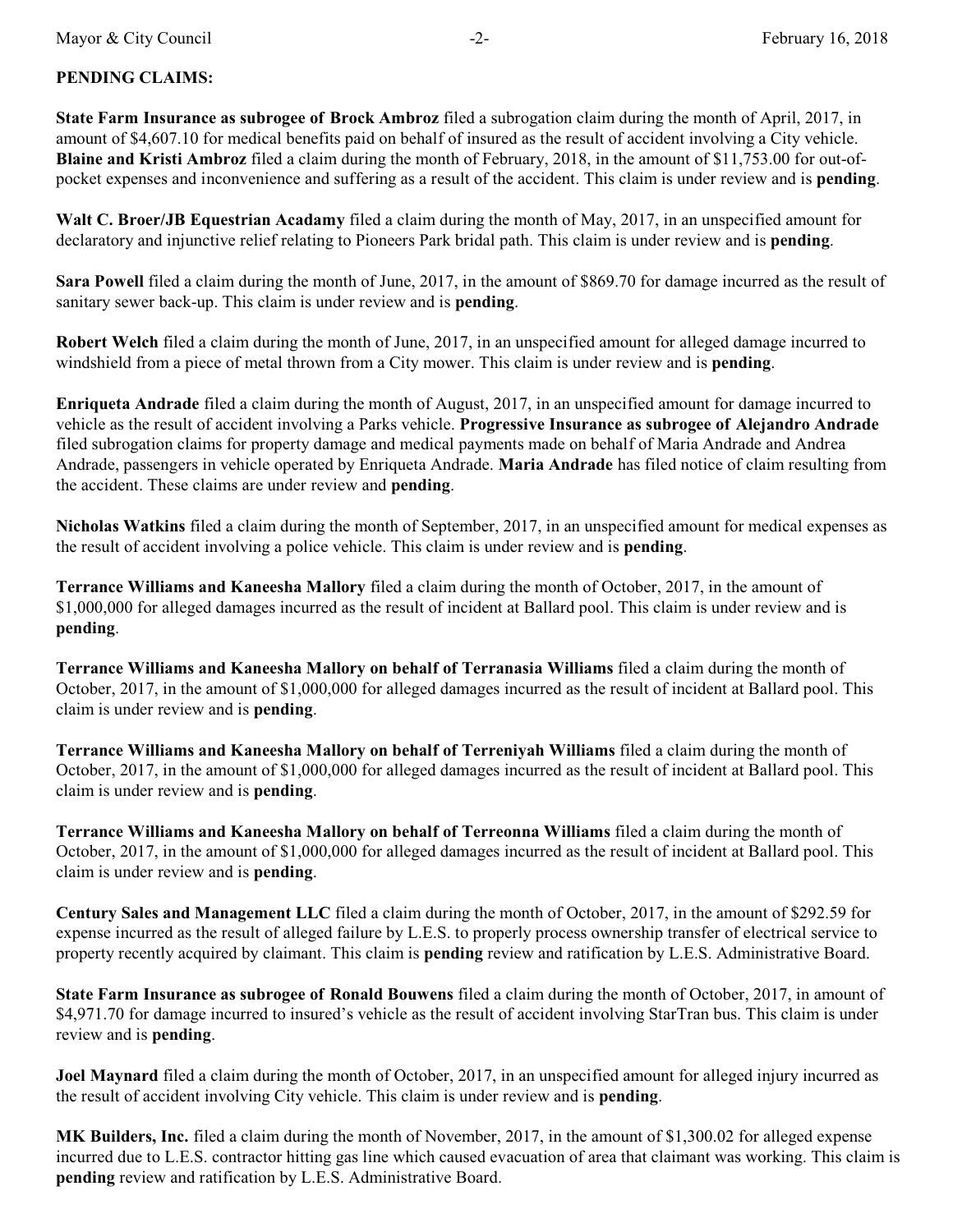**State Farm Insurance as subrogee of Constance Wagner** filed a subrogation claim during the month of November, 2017, in the amount of \$2,999.20 for damage incurred to insured's vehicle as the result of accident involving a StarTran bus. This claim is under review and is **pending**.

**CJ Happold** filed a claim during the month of November, 2017, in an unspecified amount for alleged damage incurred to fence by L.E.S. This claim is **pending** review and ratification by L.E.S. Administrative Board.

**Randy Colton** filed a claim during the month of December, 2017, in the amount of \$95.95 for alleged property damage caused by temporary power line. This claim is **pending** review and ratification by L.E.S. Administrative Board.

**Scott and Kim Griffith** filed a claim during the month of December, 2017, in the amount of \$231.00 for electrician expenses incurred as the result of alleged problem with L.E.S. service. This claim is **pending** review and ratification by L.E.S. Administrative Board.

**Concorde Management and Development, Inc.** filed a claim during the month of December, 2017, in the amount of \$4,965.90 for damages allegedly incurred due to disconnection of sewer service to property during sewer main replacement. This claim is under review and is **pending**.

**NRMA as third party administrator for State of Nebraska** filed a claim during the month of December, 2017, in an unspecified amount for damage incurred to property when employee of L.E.S. allegedly left a valve open causing steam from boiler to damage storage area and contents of storage area at 1526 K Street. This claim is **pending** review and ratification by L.E.S. Administrative Board.

**Samantha Raber** filed a claim during the month of December, 2017, in the amount of \$1,101.65 for damage incurred to vehicle as the result of being struck by a police vehicle. This claim is under review and is **pending**.

**Phoenix Loss Control on behalf of Charter Communications** filed a claim during the month of January, 2018, in the amount of \$443.37 for damage allegedly incurred to underground cable by L.E.S. This claim is **pending** review and ratification by L.E.S. Administrative Board.

**Sheila Scheinost** filed a claim during the month of January, 2018, in the amount of \$1,000,000 for injury incurred when struck by a StarTran bus. This claim is under review and is **pending**.

**Joseph Cotton** filed a claim during the month of January, 2018, in the amount of \$1,000,000 for alleged injury incurred as the result of incident involving Lincoln police. This claim is under review and is **pending**.

**Weston Edmond** filed a claim during the month of January, 2018, in the amount of \$501.44 for damage incurred to tires as the result of striking median which claimant alleges was not properly signed. This claim is under review and is **pending**.

**Melissa Kumke** filed a claim during the month of January, 2018, in the amount of \$118.63 for damage allegedly incurred to tire due to broken concrete storm drain. This claim is under review and is **pending**.

**Jack Irons** filed a claim during the month of January, 2018, in the amount of \$600.00 for damage incurred to door of rental property as the result of action by Lincoln police. This claim is under review and is **pending**.

**Scott Hove** filed a claim during the month of January, 2018, in the amount of \$1,392.52 for damage incurred to vehicle as the result of accident involving a City vehicle. This claim is under review and is **pending**.

#### **NEW CLAIMS FILED DURING THE PERIOD OF FEBRUARY 1 THROUGH FEBRUARY 15, 2018:**

**Madronnah Jackson** filed a claim in the amount of \$3,300 for damage incurred to property when suspect drove stolen vehicle into apartment building. This claim is under review and is **pending**.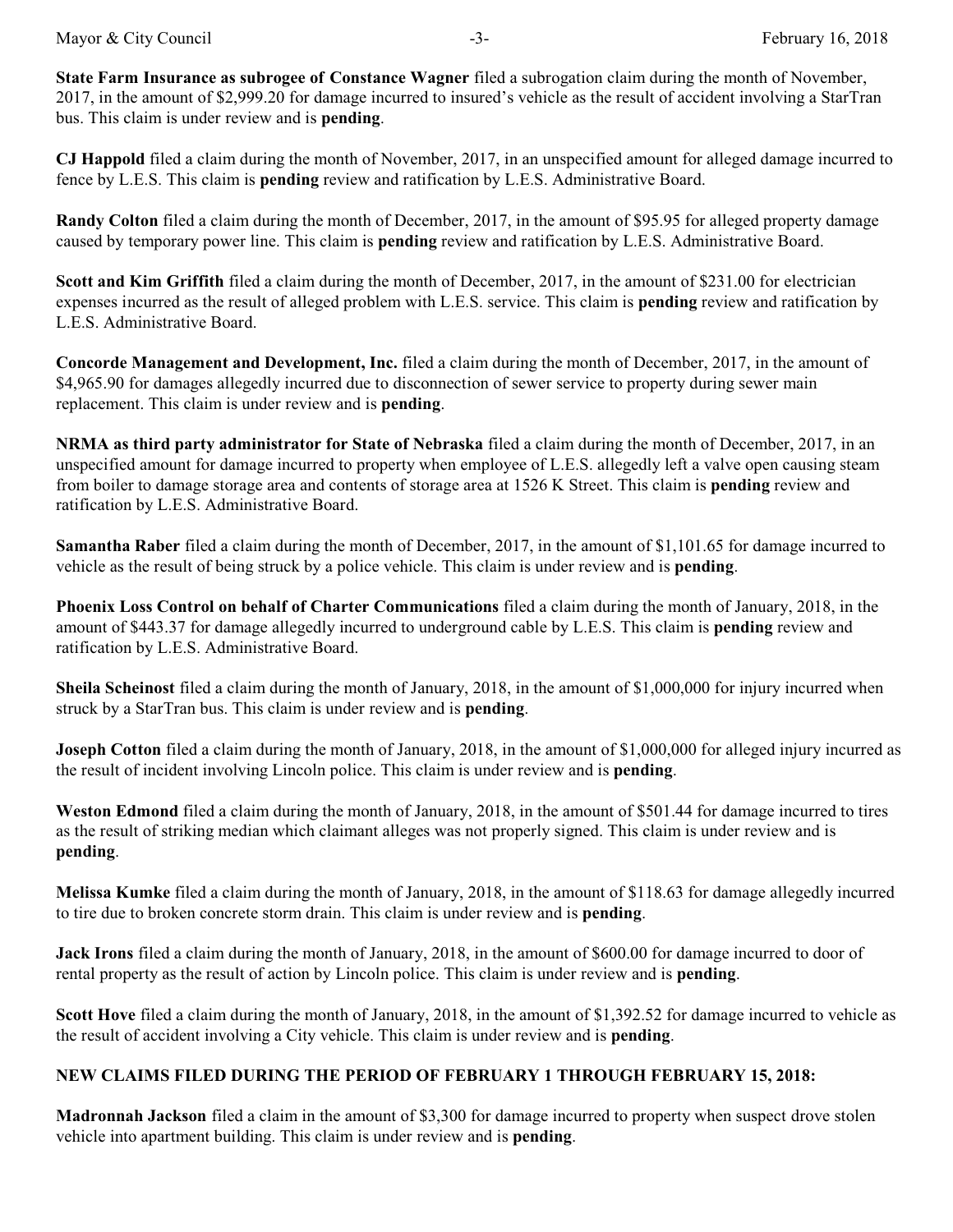**Scott Loder** filed a claim in the amount of \$531.59 for damage allegedly incurred to vehicle as the result of snow removal activity. This claim is under review and is **pending**.

**Jennifer Black** filed a claim in the amount of \$387.85 for damage incurred to tire and rim as the result of striking median which claimant alleges was not properly marked. This claim is under review and is **pending**.

**Strategic Legacy Advisors** filed a claim in the amount of \$622.05 for damage incurred as the result of sewer back-up. This claim is under review and is **pending**.

**Bob Finley** filed a claim in the amount of \$500.00 for damage incurred to balsa wood jet during inspection of new water heater. This claim is under review and is **pending**.

**State Farm as subrogee of Brian Lawrence** filed a subrogation claim in an unspecified amount for damage incurred to insured's vehicle as the result of accident involving a City snowplow. This claim is under review and is **pending**.

**Enterprise** filed a claim in the amount of \$265.83 for damage incurred to vehicle as the result of accident involving an L.E.S. vehicle. This claim is under review and is **pending**.

# **PENDING TORT LITIGATION:**

**Candace Polfus, individually and on behalf of her minor child, Robert M. Polfus,** filed a claim in February, 2012, in the amount of \$50,000 for alleged injury incurred to Robert Polfus at Uni Pool. This claim was reviewed by this office and denial was approved by the Lincoln City Council on July 30, 2012. Suit has been filed in the Lancaster County Court and litigation is **pending**.

**John Craw** filed a claim during the month of October, 2012, in the amount of \$200,000 alleging that he was misclassified as an independent contractor and wrongfully terminated from his position as the PGA Professional for the Holmes Golf Course. This claim was reviewed by this office and denial was approved by the Lincoln City Council on November 19, 2012. Suit was filed in the Lancaster County District Court. On October 19, 2015, the District Court granted dismissal in favor of the City of Lincoln. Plaintiff appealed to the Nebraska Court of Appeals. The Court of Appeals affirmed the District Court's dismissal with prejudice of Craw's first cause of action (tort claim under the PSTCA) and second and third causes of action (inverse condemnation). The Court of Appeals reversed and remanded to the District Court for further proceedings the dismissal with prejudice of Craw's fourth cause of action (due process and equal protection) and fifth cause of action (Nebraska Wage Payment and Collection Act). Litigation is **pending**.

**Susan Dermer** filed a claim during the month of November, 2014, in the amount of \$10,226.02 for alleged damages incurred as the result of sewer backup on October 1, 2014. This claim was reviewed by this office and denial was approved by the Lincoln City Council on June 29, 2015. Suit has been filed in Lancaster County District Court and litigation is **pending**.

**Susan Dermer** filed a claim during the month of August, 2015, in the amount of \$44,593.61 for alleged damages incurred as the result of sewer backup on May 7, 2015. This claim was reviewed by this office and denial was approved by the Lincoln City Council on May 2, 2016. Suit has been filed in Lancaster County District Court and litigation is **pending**.

**Barine Deezia** filed a claim during the month of April, 2016, in the amount of \$1,000,000 for alleged injuries incurred when claimant was arrested. Suit has been filed in U.S. District Court and litigation is **pending**.

**Terry Danek** filed a claim during the month of May, 2016, in the amount of \$28,310.35 for damage allegedly incurred as the result of sewer backup on May 7, 2015. Claimant withdrew his claim and filed suit in Lancaster County District Court. Litigation is **pending**.

**Heather Ross** filed a claim during the month of July, 2016, in the amount of \$1,000,000 for alleged injury incurred when claimant slipped and fell while entering the pool at Star City Shores. This claim was reviewed by this office and denial was approved by the Lincoln City Council on September 19, 2016. **Christopher Murphy** filed a claim during the month